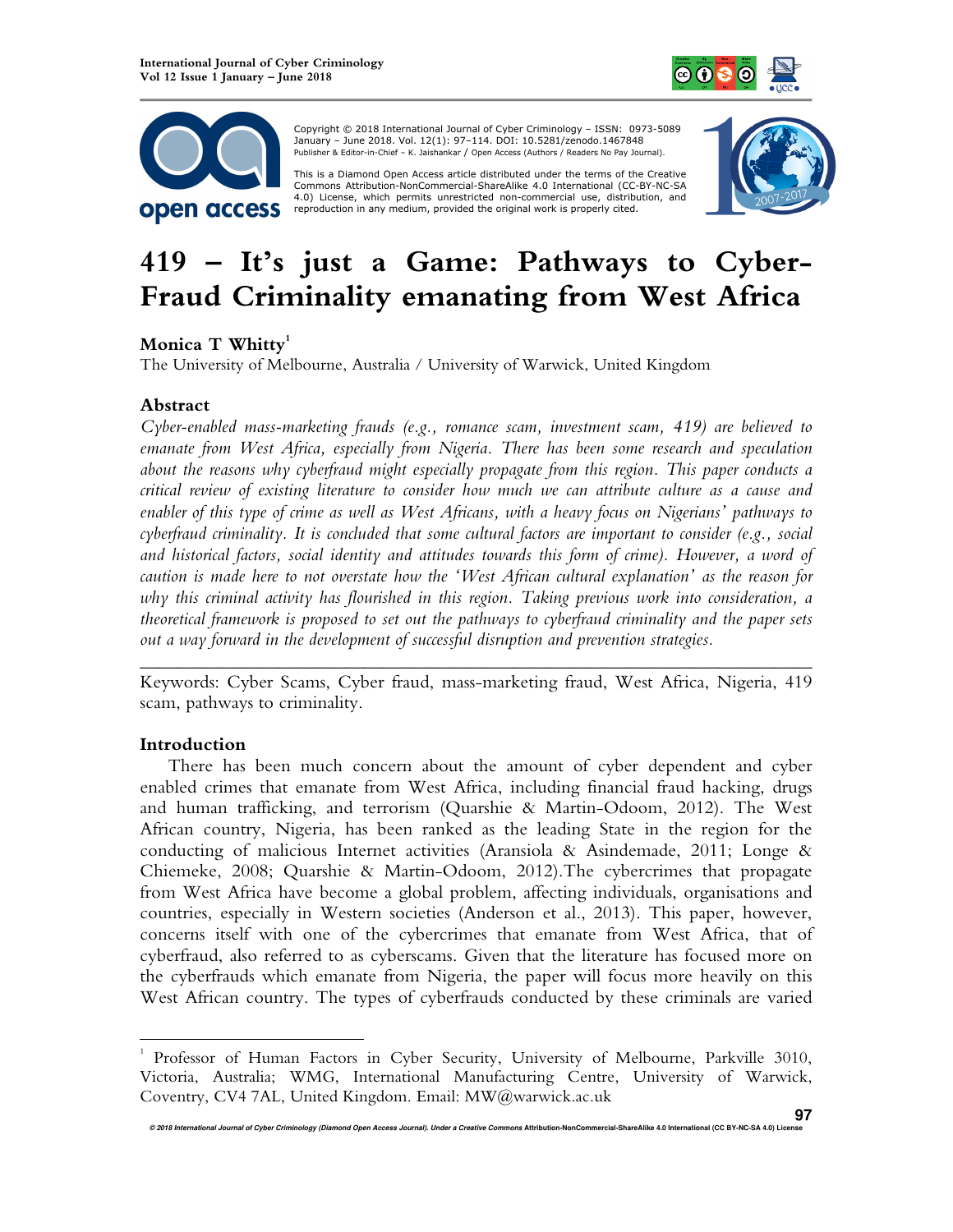and continue to develop. The most well-known of these is the 419 scam (so named because of the Section Number of Nigerian criminal law that applies to it), that began as postal mail and moved to become an Internet scam, has its origins in Nigeria (often referred to as the Nigerian email scam). Money acquired from cyberfraud is said to fund terrorist groups and their activities (FATF, 2013) and the crime has tricked many victims, on a global scale, often causing severe financial and psychological harm (Whitty & Buchanan, 2012, 2016; Whitty, 2015). This paper conducts a critical review of the literature that considers the reasons why this crime has been so prominent in this region and sets out, based on this literature, pathways to cyberfraud criminality, particularly within a Nigerian context. The paper also points out the gaps in the literature. In this paper a theoretical framework is developed that provides explanation for the abundance of this crime emanating from this region. The framework is arguably important for prevention programmes and for guidance in the development of policy to disrupt this particular type of cybercrime.

## **1. Profile of a Cyber-Fraudster**

Profiling criminals can be useful for detection and conviction of criminals as well as for the purposes of prevention (Nykodym, Taylor & Vilela, 2005). Understanding the profile of the cyberfraudster in cyberspace (including their digital footprints) and the physical realm (e.g., where gangs are likely to congregate) might also be helpful for these purposes. It might be equally important to understand the psychology of the cyberfraudster in order to improve detection and disruption strategies.

## *a. Socio-demographic description of a Nigerian cyberfraudster*

There is very little research available on the profile of a typical Nigerian cyberfraudster. The existing research draws from very small samples and given there are also few arrests it is difficult to ascertain, with confidence, who are the cyber criminals. The scant available literature suggests the cyberfraudsters are young, often belonging to gangs. Rich (2018) makes the claim that Yahoo Boys (gangs of cybercriminals who reside in Nigeria) are usually adolescent males between the ages of 12 to 16 years. However, this is not based on any empirical research and, in fact, Rich gives no evidence for how he arrived at this demographic. Aransiola and Asindemade (2011) report that the sample of 40 cybercrime perpetrators (they obtained from snowballing) consisted of young people between the ages of 22-29 years. The method used to make this demographic claim, however, is weak, making it difficult to make these sweeping generalisations.

Interestingly, researchers have found that many cyberfraudsters in Nigeria are university students (Aghatise, 2006; Aransiola & Asindemade, 2011; Ojedokun & Eraye, 2012). Aghatise (2006) claims that 80% of these types of criminals are students – although, similar to Rich, he does not provide any evidence for how he arrived at this figure. Tade and Aliyu (2011) make the following statement:

It would not be out of place to assert that most students in tertiary institutions are thinking of making quick money rather than progressing in their academic quest. To them, Internet fraud is a social security to escape exposure to anticipated difficulties. With money, yahoo-boys can *sort* corrupt lecturers, party with their friends and have unlimited girlfriends (p. 871).

**98**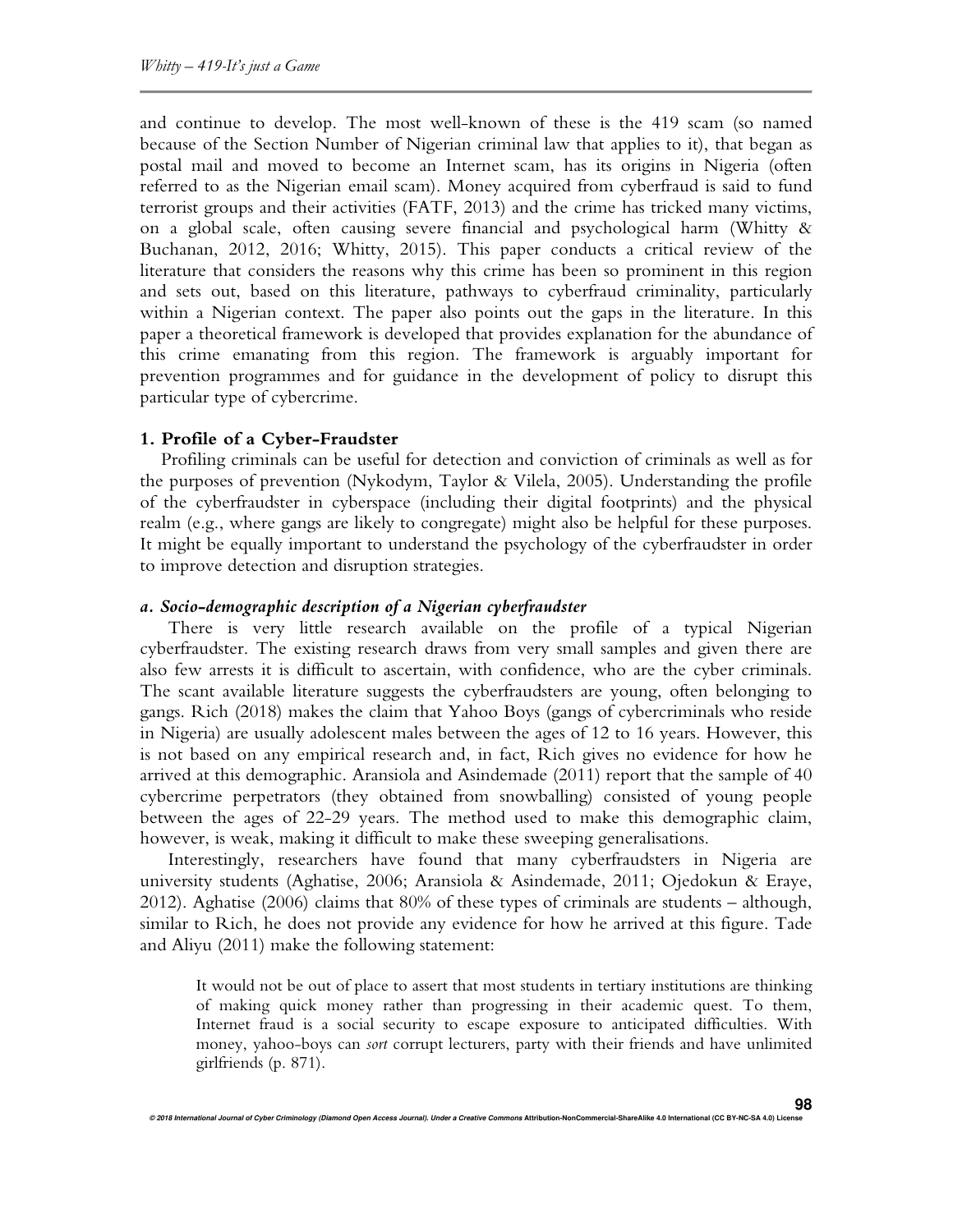

Whilst their statement is a bold claim, it may be that a significant number of university students are interested in committing fraud, and if research supports this hypothesis then law enforcement might focus their attention towards universities in order to disrupt this crime.

# *b. Psychological make-up of the cyberfraudster*

There is a dearth of research available on the psychological characteristics of cyberfraudsters. Given that these crimes often involve planning we might expect these individuals to score high on measures of pre-mediation. Moreover, given that the success of many of these crimes requires skills in networking, deceiving and persuasion, we might expect these criminals to score high on Machiavellianism. Furthermore, criminals who engage in versions of these frauds that involve deep psychological hurt and harm to victims (Whitty & Buchanan, 2016) might score high on Psychopathy. Given the estimated number of cyberfraudsters a generalised psychological profile might not be possible. Instead, we might find that those who gravitate to particular versions of these crimes, for example, those involving the development a relationship over time and a friendship or romance, such as, investment fraud or romance scam, might differ to those in other versions which involve a quick hit, such as consumer fraud or require more technical skills, such as a Phish. For example, someone who lacks empathy and is able to dissociate might be better able at committing romance scams.

# *c. Motivations for committing Cyber fraud*

There are multiple reasons why a person might commit cyberfraud. Besides the obvious incentive of wealth acquired from their criminal exploits, cybercriminals enjoy an elevated social status and possess a prominent position amongst their peers. Male cyberfraudsters are popular and successful at attracting women (Tade, 2013). Criminals at universities are also well-known by their lecturers and exploit this knowledge to bribe corrupt lecturers in order to achieve better grades (Tade & Aliyu, 2011). The money acquired from these cybercrimes is spent on an extravagant standard of living, including: purchasing of expensive motor vehicles, parties and consuming alcohol, living in luxurious apartments, and owning expensive jewellery and technological gadgets (Aghatise, 2006; Aransiola and Asindemade, 2011). Little has been written about female criminals' motivations for becoming involved in this crime. Although women's roles in gangs are discussed later, it is worthwhile noting that their motivations for involvement in these crimes might be akin to men's, there is the likelihood that some women are coerced against their will to become involved in these crimes.

The motivations discussed above have been arrived at from research conducted on cyberfraudsters residing in Nigeria; however, these motivations might be easily generalised to all cyberfraudsters (more on this later in this paper with a wider discussion of the fraud triangle).

# *d. Environment*

The environment that enables cybercrimes can be both physical and cyber. Wall (2007, 2008) has been critical of the lens the media, political commenters, and some scholars have taken when examining cybercrimes. He reminds us of the science fiction origins of the term 'cyberspace' and suggests that cybercrimes have been sensationalised and misunderstood – treating the phenomena akin to fantasy in preference to reality. As he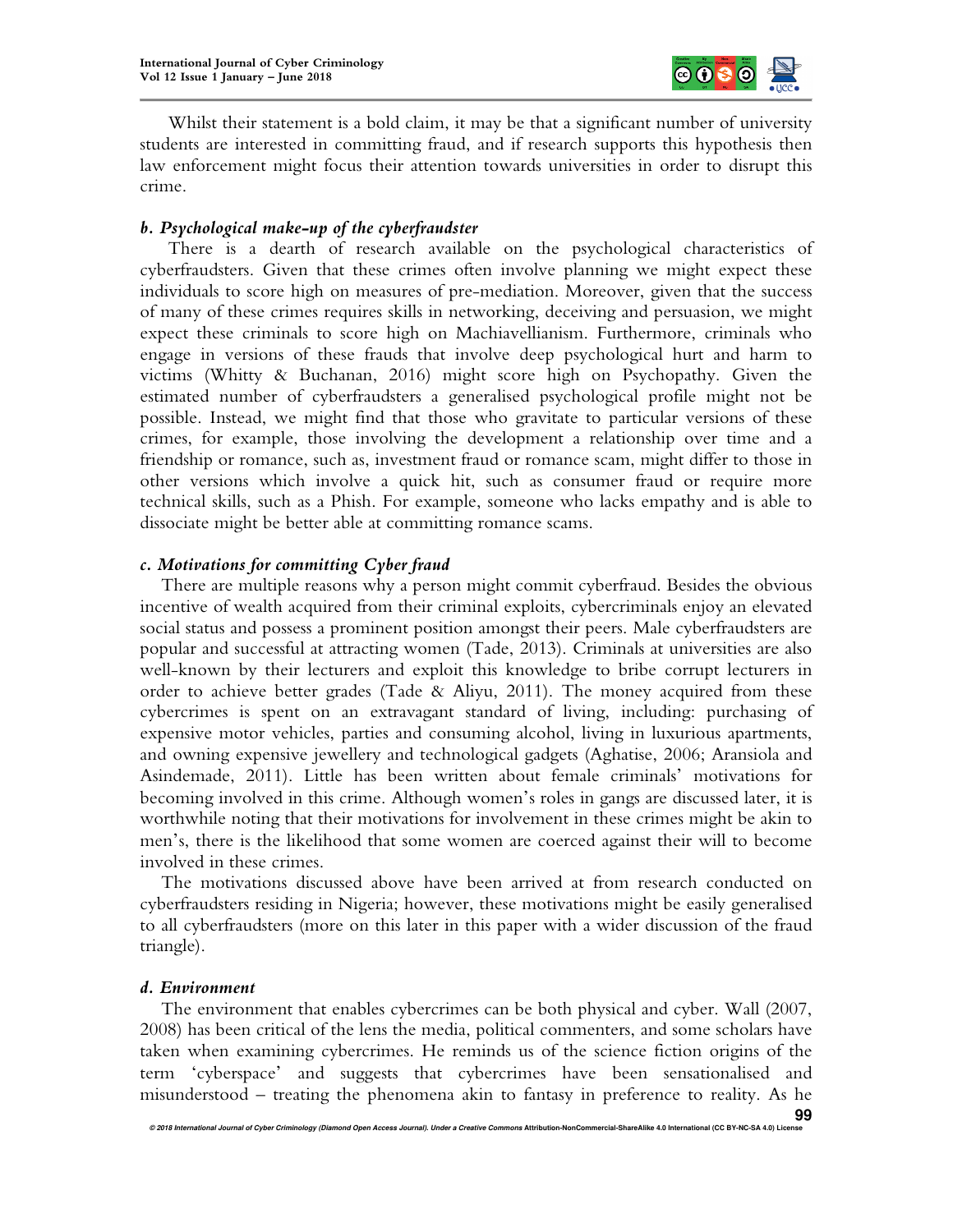states: "the science fiction moulded conceptualisation of cybercrime has shaped and distorted our expectations of them as being dramatic, futuristic and potentially dystopic" (p. 48).In line with Wall's point, the work on West African cyberfraudsters has, importantly, focused on the intersection of the cyber and physical environments, examining how both these realms promote cybercriminality.

### *e. Familial background*

Criminologists are often interested in the familial background of the criminal to help understand how this background might have 'shaped' the person into becoming a criminal. With respect to Nigerian cyberfraudsters, Aransiola and Asundemade (2011) examined, in detail, a sample of university student Yahoo Boys. These students came from educated backgrounds with the majority of the perpetrators' parents possessing at least a university degree (80%). The majority of the criminals parents' incomes were low compared with their educational qualification; however, the researchers point out their incomes were consistent with the majority of Nigerians who still live below the poverty line. The majority of the cybercriminals (95%) believed that their parents were unaware of their criminal activities. Whilst these descriptive statistics might be useful to help understand how individuals' backgrounds might promote or deter a person from becoming a criminal, the research does not tell us how many well-educated citizens *do not* become criminals – making it very difficult to hypothesize that parental education is a predictor of criminal children, as the researchers imply.

Although again, unsupported with empirical evidence, Tade (2013) claims that:

Owing to economic activities, parenting in Nigeria has become less effective. Children have been left to be guided by the Internet and their peers, while the parents' attention is glued to economic pursuit. The result is too much freedom to explore… (p.697)

Whilst this view is unsupported (for example, is it likely that all children who receive this type of parenting turn into cybercriminals? Or is poor parenting a mediating factor), understanding the differences between parenting non-cybercriminals and cybercriminals receive might be worthy of pursuit when taken together with other variables.

#### *f. Gang culture*

Research over the years has found that gang members are significantly more likely than non-gang members to commit crimes (Spergel, 1990). Belonging to a gang can be an early-starting developmental pathway to crime (Ingoldsby & Shaw, 2002). Notably, some research on white-collar fraudsters has found that male criminals are more likely to work in crime groups (Daly, 1989) – although these groups look quite different to the cyberfraudster gangs in Nigeria. Pyrooz, Decker and Moule (2015) note that understanding the gang behaviours of cyberfraudsters is especially important given that gang members fit the age group most likely to use the Internet (especially social media) and because gang membership facilitates involvement in crime.

The gangs of mass-marketing fraudsters, which exist in Nigeria, are well known; however, what is less known are the reasons why young people join these gangs and the sorts of people who join these gangs. Thornberry, Krohn, Lizotte and Chard-Wierschem

**© 2018 International Journal of Cyber Criminology (Diamond Open Access Journal). Under a Creative Commons Attribution-NonCommercial-ShareAlike 4.0 International (CC BY-NC-SA 4.0) License**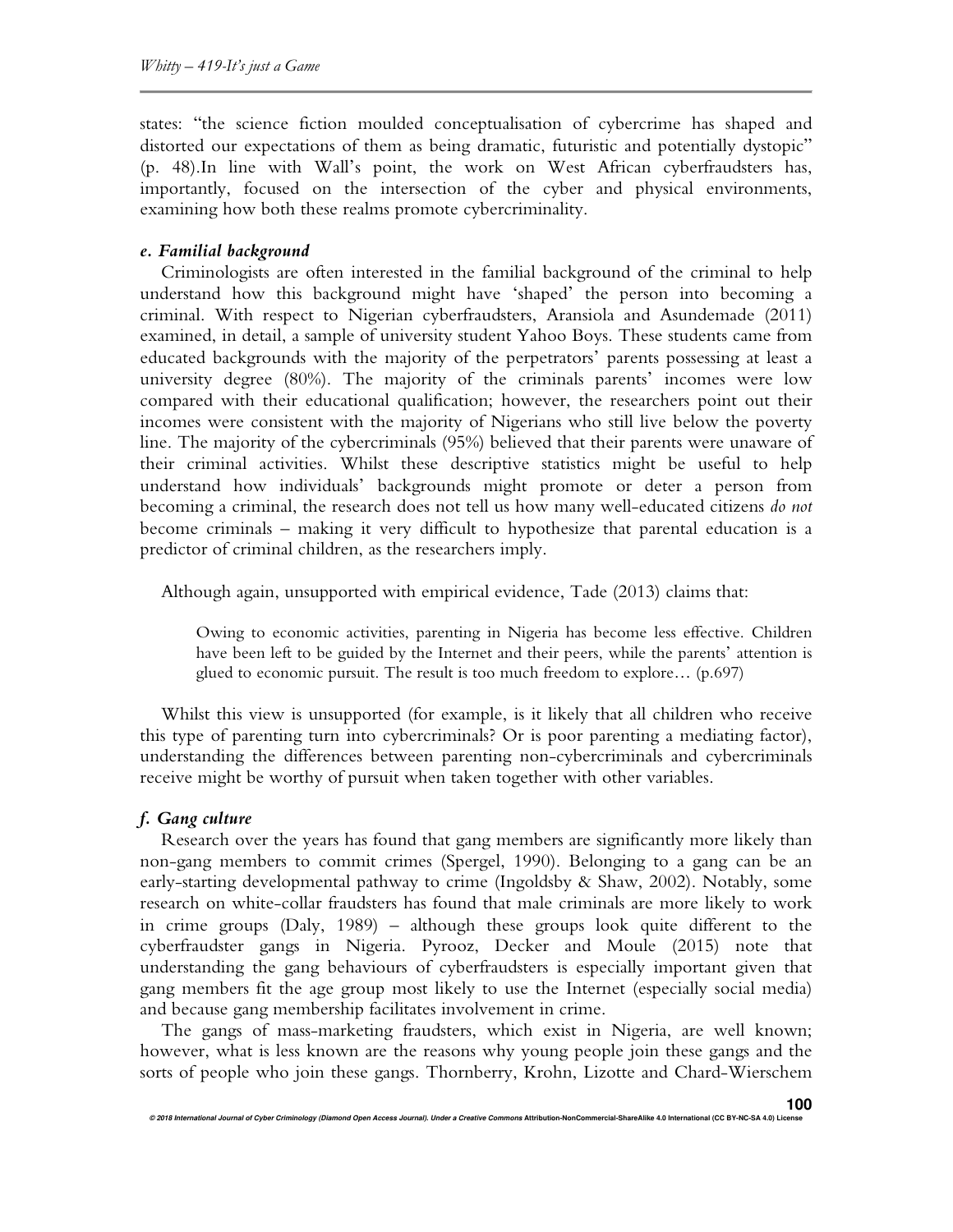

(1993) point out that gangs ought not be considered as "a homogeneous blob with no variation in their behaviors or characteristics...Some gangs are more violent than others, some more instrumental than others, some are more involved in drug use than others, and so on" (p.56). The following sections sets out what is currently believed to be known about these criminal gangs known as Yahoo Boys (in Nigeria).

# *Yahoo Boys*

In Nigeria, Internet fraud is referred to as Yahoo Yahoo and the fraudsters are referred to as Yahoo Boys. According to law enforcement (NCA, personal correspondence) Yahoo Boys operate in gangs and often form loose networks across the world to commit these crimes. Yahoo Boys exploit the corrupt Nigerian culture to enable their crimes (e.g., banks, Western Union, MoneyGram, security officials etc.) (Aranisiola & Asindemade, 2011; Tade & Aliyu, 2011). It is noted here and discussed later in this paper the '*Yahoo Plus'* Boys who incorporate spirituality to enable their cybercrimes.

As is typical of gang structures (Decker & Curry, 2000), Yahoo Boy gangs appear to have a hierarchy of gang membership and membership is transient. Tade (2013) colourfully describes the transient nature of Yahoo Boys gangs as follows:

The 'wet' season is when the fraudster consistently becomes successful in his rate of victimisation. He makes money via online fraud and spends it on friends and 'babes' (girls). He commands respect as a 'big boy'. This 'wet' season may not last. As the 'dry' (low success rate) season sets in, the new yahoo boy begins to make waves in the business. Attention is shifted from the former kingpin to the trainee who now becomes the cynosure of all eyes.

As Tade and others (e.g., Aransiola & Asindemade, 2011) explain, members of Yahoo Boy groups are competitive amongst each other and in-group hostility amongst cohort members is fairly common. Newer recruits, who are initiated by more experienced members, may move quickly up the hierarchy, depending on their success rates. Whilst more research is needed to confirm these early findings, they do shed light on the question of whether high profile court cases prosecuting kingpins in organisations might be a successful strategy to deter other gang members. If gang-members are vying for the top position they might not be so concerned that they have lost their top members.

If multiple arrests are needed, therefore, to deter cybercriminals, then it is necessary to easily identify and detect cybercriminals. Besides the use of cyber forensics to detect these criminals, research findings suggest that Yahoo Boys *stand out* amongst non-gang members (at least in university settings). In Ojedokun and Eraye's (2012) study on university students' perceptions of Yahoo Boys, that despite their covert activities, these students stood out amongst others given their extravagant lifestyles. Participants in their study described cybercriminals in the following extracts:

*They (cyber criminals) buy expensive phones, jewelries and exotic cars, like Honda, Toyota, Benz, among others. These students usually spend money recklessly, because they are eager*  to show other people that they have arrived. Can you imagine a pre-degree student of *LAUTECH living in a 3 bedroom flat all alone? (Male student/300L/Ladoke Akintola University of Technology).* [italics added] (p.1007)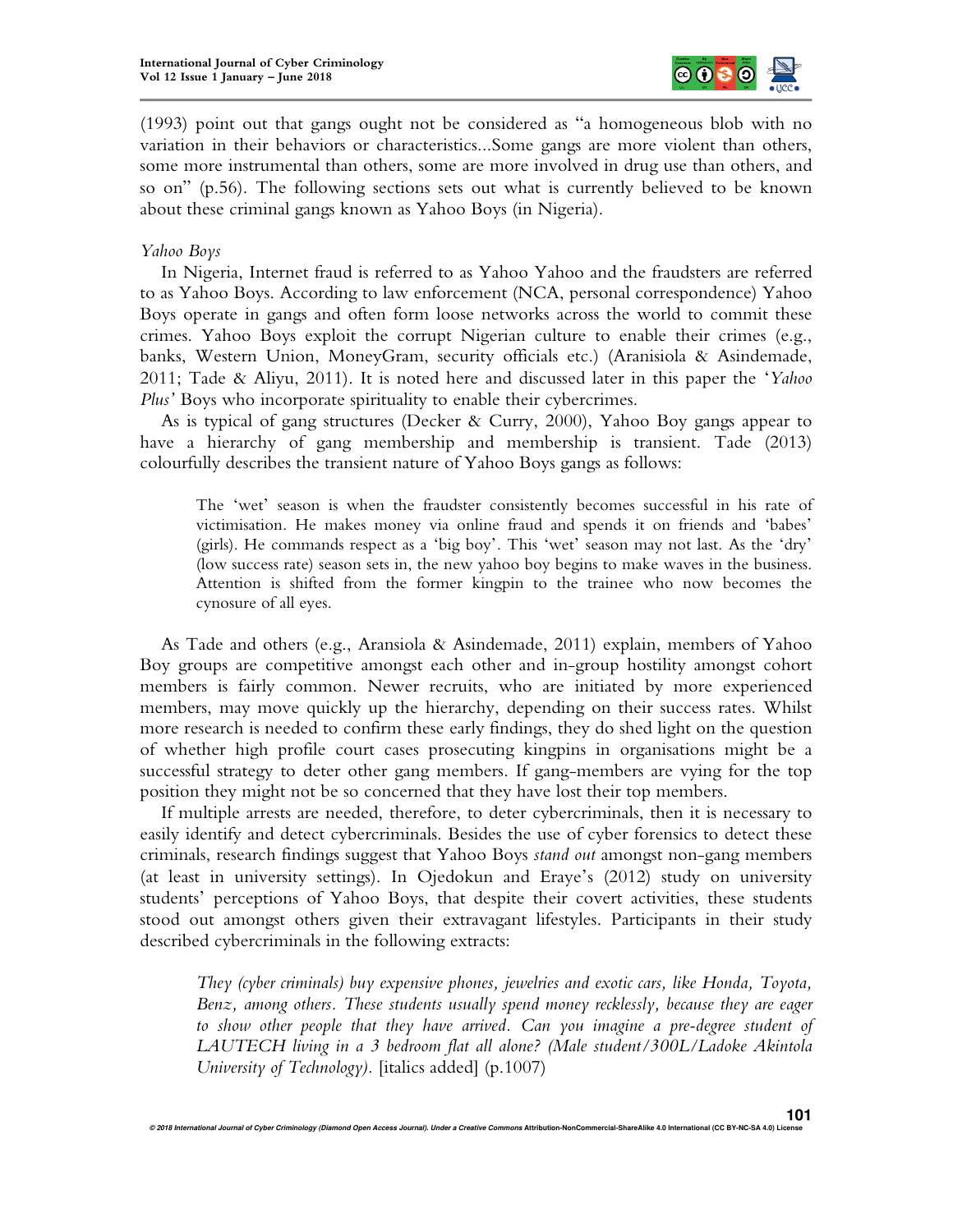*University students, who are into cyber crime are free spenders, they usually spend money as if there is no tomorrow. They spend their money carelessly; they do not invest in something tangible, but rather prefer to spend it on parties, women, alcohol and buying unnecessary items. Their spending- habit is just too wasteful (Male student/200L/University of Ibadan).* [italics added] (p.1008)

## **2. Recruiting Criminals – Via Popular Media**

The pathways to criminality discussed so far include: the exposure to criminality, family backgrounds and upbringing and motivations for committing these offences. However, as with other crimes, such as radicalisation of terrorists, the scant available literature suggests that cybercriminals attempt to recruit more criminals into their networks (one might hypothesize that an increased number of criminals to assist in perpetuating these crimes makes lighter work for the 'king pins'). Understanding how recruitment works might be useful in order to develop counter-measures.

Some researchers have suggested that propaganda material in the form of hip hop songs and film (esp. Nollywood) popularise cyberfraud, making it appealing especially to young people (e.g., Oduro-Frimpong, 2014). Music videos depict gangs drinking champagne, standing around expensive cars, surrounded by scantily clad women. They depict the victim as a greedy, stupid person who deserves to be conned out of their money. The criminal is depicted as a clever individual and the crime is referred to as a 'game' – suggesting the criminal act is *play* rather than a genuine crime and that the criminal is simply – good at playing this 'game'. This is illustrated in the extract of the song 'I go chop your dollar' cited below (Sweet Lyrics, 2017).

Chorus *National Airport na me get am National Stadium na me build am President na my sister brother You be the mugu, I be the master* 

*Oyinbo man I go chop your dollar I go take your money and disappear 419 is just a game You are the loser, I am the winner* 

*The refinery na me get am The contract, na you I go give am But you go pay me small money make I bring am You be the mugu, I be the master Na me be the master oh* 

Popular music has been used in numerous ways to change behaviour (e.g., political beliefs, advertising, health behaviours). The framing of the message (e.g., 419 is a game) and the emotions evoked from listening to this media is believed to encourage endorsement of this criminal behaviour (see for example, Maibach, 1993; Street, 2003).It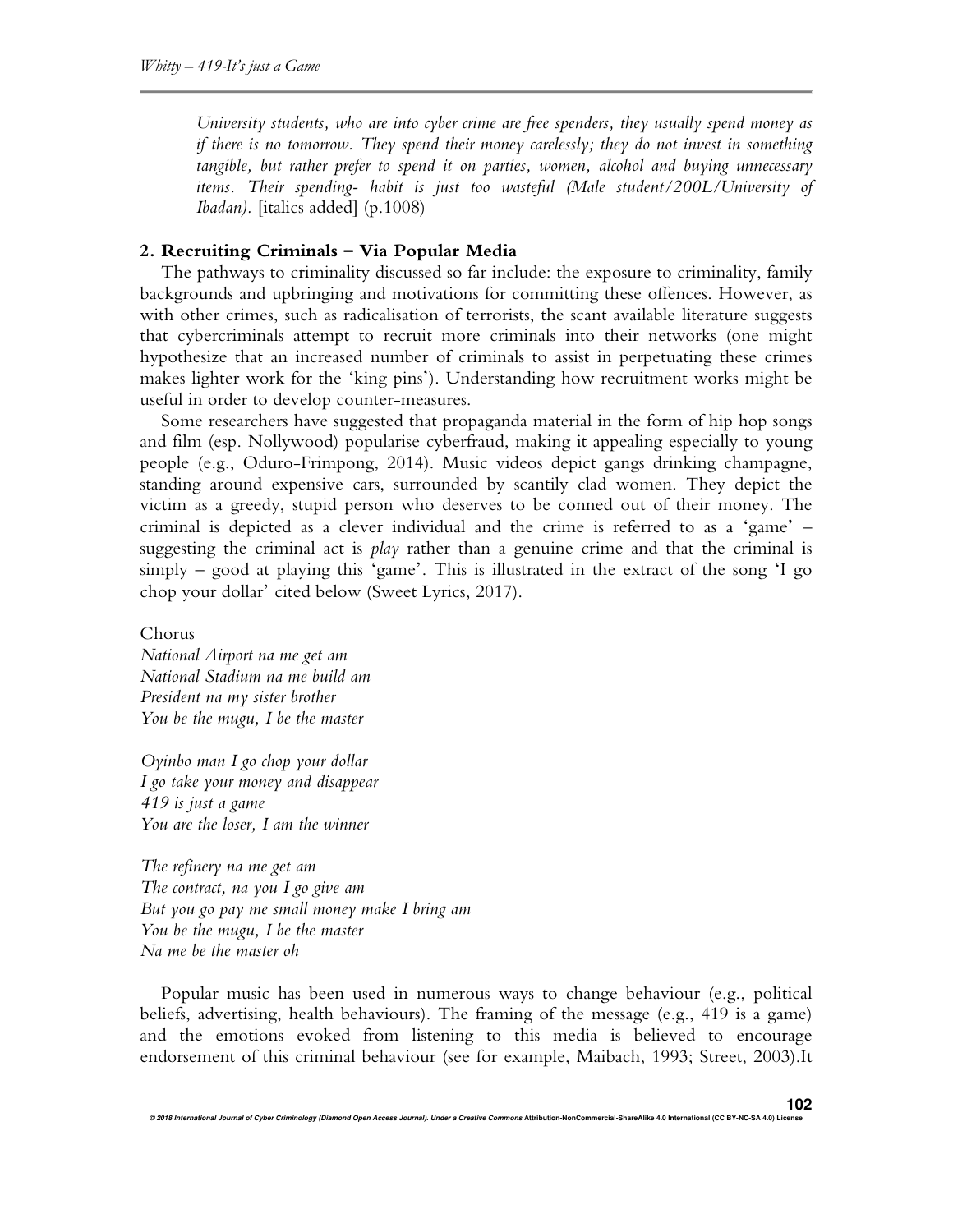

might be useful for academics to understand how individuals respond to this material and how the effects might be counter-acted.

Film might also be utilised in propaganda campaigns. Nollywood and Gollywood have produced numerous films about Yahoo and Sakawa Boys (the Ghanaian equivalent). Oduro-Frimpong (2014) reports on one film that achieved mass-appeal:

…one could also see prominently displayed advertising posters for the most recent *Sakawa Boys* video at various locations in Accra, which arguably hyped the sakawa issue in the public domain. Producers also strive to convince audiences that the movies portray the "actual" rituals that sakawa fraudsters per-form. On private television channels the film's trailer showcased snippets of alleged sakawa rituals and spiritual fortification processes that are believed to occur in the supernatural realm to ensure the fraudsters' success. In one of the *Sakawa Boys* films for example, Socrate Safo, in an attempt to replicate an actual sakawa ritual, used real coffins for a scene in which a religious specialist (p. 133).

#### **3. Spiritual Beliefs in West Africa and its Relevance to Crimes**

Researchers have noted that rituals and spirituality are used by cyberfraudsters to help achieve success with their crimes. This form of religion is said to be persuasive across Nigerian culture and is not exclusively practiced by criminals.

Although Islam and Christianity are the dominant religions in West Africa (Kaba, 2005; Hassan, 2008), many ethnic groups and tribes belong to their own traditional religious groups. The Yoruba religion is an example of a Nigerian indigenous religion that is typically practised in South-Western Nigeria and adjoining parts of Benin and Togo. Magic and spiritual powers are an aspect of these indigenous religions, typically referred to as '*Juju*' (Mockler-Ferryman, 2012). The priests (also referred to as witch doctors or Juju men) of Juju religions are believed to have the power of life and death and can communicate with the dead.

Notably, people who practice the dominant religious – Christianity and Muslim– do so in their own unique ways. They also often engage, for example, in ritualistic practices and use protection amulets. Wildlife by-products are commonly used in cultural festivals held by most religious groups (e.g., masquerades, death ceremonies and installation of traditional rules) (Adeola, 1992).

Relevant to this paper is the question of whether these unique forms of spirituality enable cybercrimes or whether perhaps once a criminal is committed to conducting these crimes, these practices provide the 'superstitious belief' that the criminal will have success – motivating them to continue on with crimes rather than as a starting point into the pathway of criminality. The answer is possibly both, however, disrupting a culturally ingrained religion for the purposes of preventing cyberfraud might prove challenging.

In Nigerian society it is reported that the priests involved in these indigenous religions offer their services to the community. Those who subscribed to these religious beliefs take the priests' practices very seriously, often fearing the priests (sometimes referred to as Juju men). The fear of Juju should not be understated and is succinctly summarised by Nwolise (2012; cited in Tade, 2011; p. 690-691) below:

The fear of juju and witchcraft in Nigeria and Africa is real and this has kept many young and old people away from their villages and this has serious negative implications for national development, especially rural areas... (p. 10).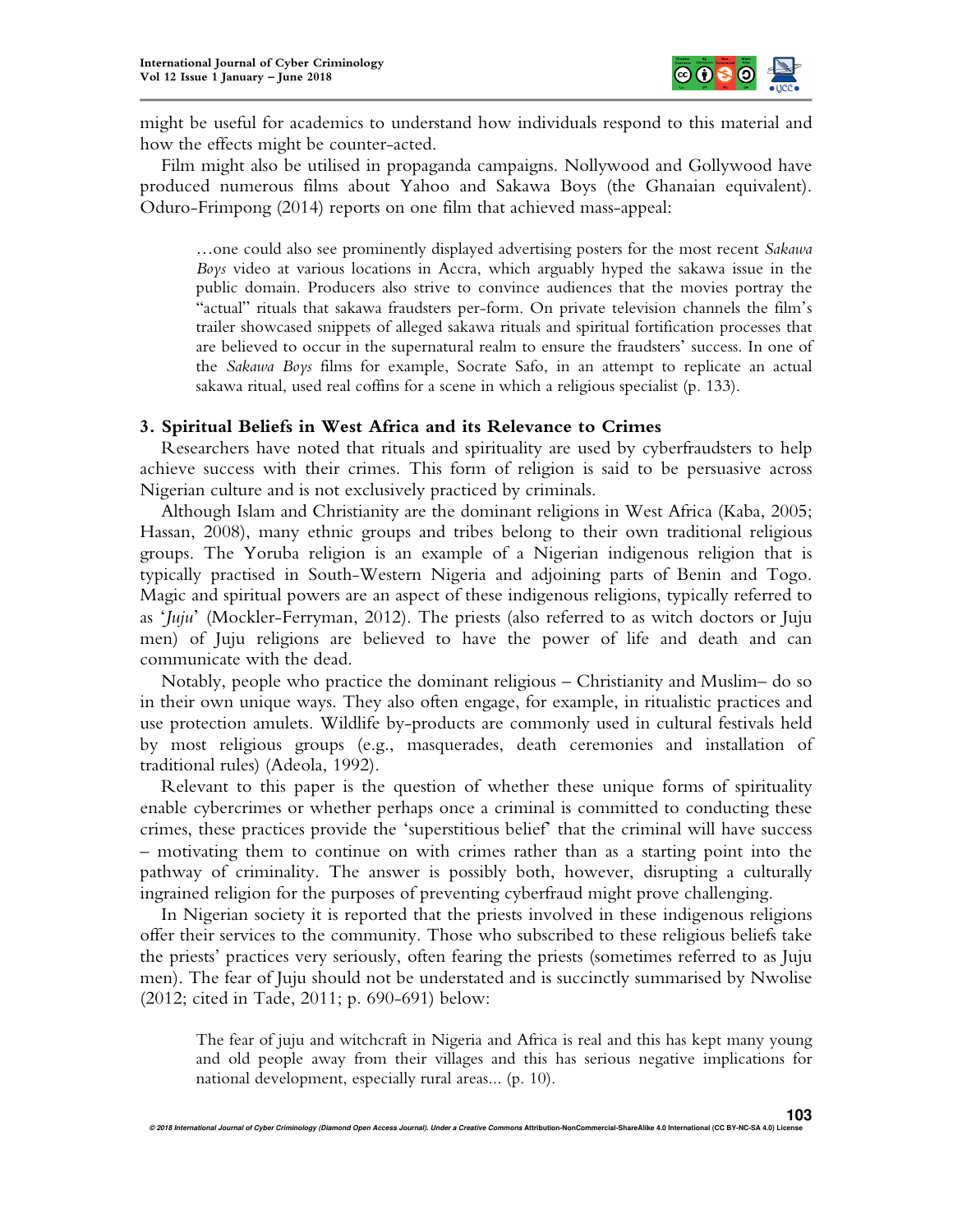Traffickers, for example, have drawn from their services to persuade parents to part with their children and to ensure allegiances are maintained. To ensure protection while travelling and success upon arrival in Europe, rituals are carried out before the victims leave West Africa, including making incisions onto bodies with sharp objects, sacrificing of animals and eating of animal hearts (Van Dijk, 2001). Women involved in human trafficking often feel bound to these rituals and are conditioned to follow orders of their own accord to warrant their families' as well as their own wellbeing (Baarda, 2016). Walsh (2009) describes how Juju is used in trafficking as follows:

Traffickers subject their victims to an oath of allegiance, confidentiality, loyalty and faithfulness as a precondition to be employed in their "business undertakings" abroad. The priest takes body parts or samples (*e.g.* fingernails, hair, blood) as part of the oath. The victim believes that their being – that is, their very existence – is represented in those items collected and kept by the priest at a "shrine". A deviation from the terms of the oath is believed to result in death or insanity of the victim concerned, in a manner that will cast shame and hatred on his/her immediate family within that society forever.

When the oath has taken place, the victim is then indebted to the trafficker and can, for example, be bonded to repay a loan on arrival at the destination country for the voodoo oath. The so-called loan sometimes includes travelling expenses, protection, accommodation, food, clothing, etc at the destination country. It symbolizes that the priest can punish you remotely if you breach the contract. The powers of the priest are perceived to be very real. Both victims and sometimes traffickers believe that the priest can cause harm remotely. (p.114)

The violent vigilante group known as the Bakassi boys has also been known to draw from Juju to defend themselves from gunshots and knife wounds or to extort confessions (McCall, 2004). This well-known militia group originated in Aba in the late 90s and took it upon themselves to rid the place of criminals (often using violence as well as killings). They emerged at a time when crime was rampant, as Meagher (2007) aptly describes:

The Bakassi Boys emerged in a situation characterised by rampant crime and insecurity, a corrupt and inefficient police force, and intensifying power struggles between the Nigerian federal and state governments over the control of security forces. Even unsympathetic accounts of vigilantism in Nigeria recognise the appalling security situation faced by Nigerians during the 1990s. (p.93)

#### **4. Rituals, spirituality and cybercrimes**

Some Yahoo boys (referred to as Yahoo Plus Boys) are believed to incorporate Juju and witchcraft into their cybercrimes (Tade, 2011) to increase the success rate of attaining money from victims, who are referred to as '*maga*'. It is believed that employing Yahoo plus will hypnotise victims and consequently they will transfer their money with less difficulty than with the typical 'yahoo yahoo' method. Yahoo plus operators employ '*afose*' which is the power to make things happen, that the victim can never refute, '*orukaere'* which are magical ornaments that works in conjunction with incisions on the operator's bodies, and '*ijapa*' which refers to enchanted tortoises that the operators rest their feet on when surfing the Internet.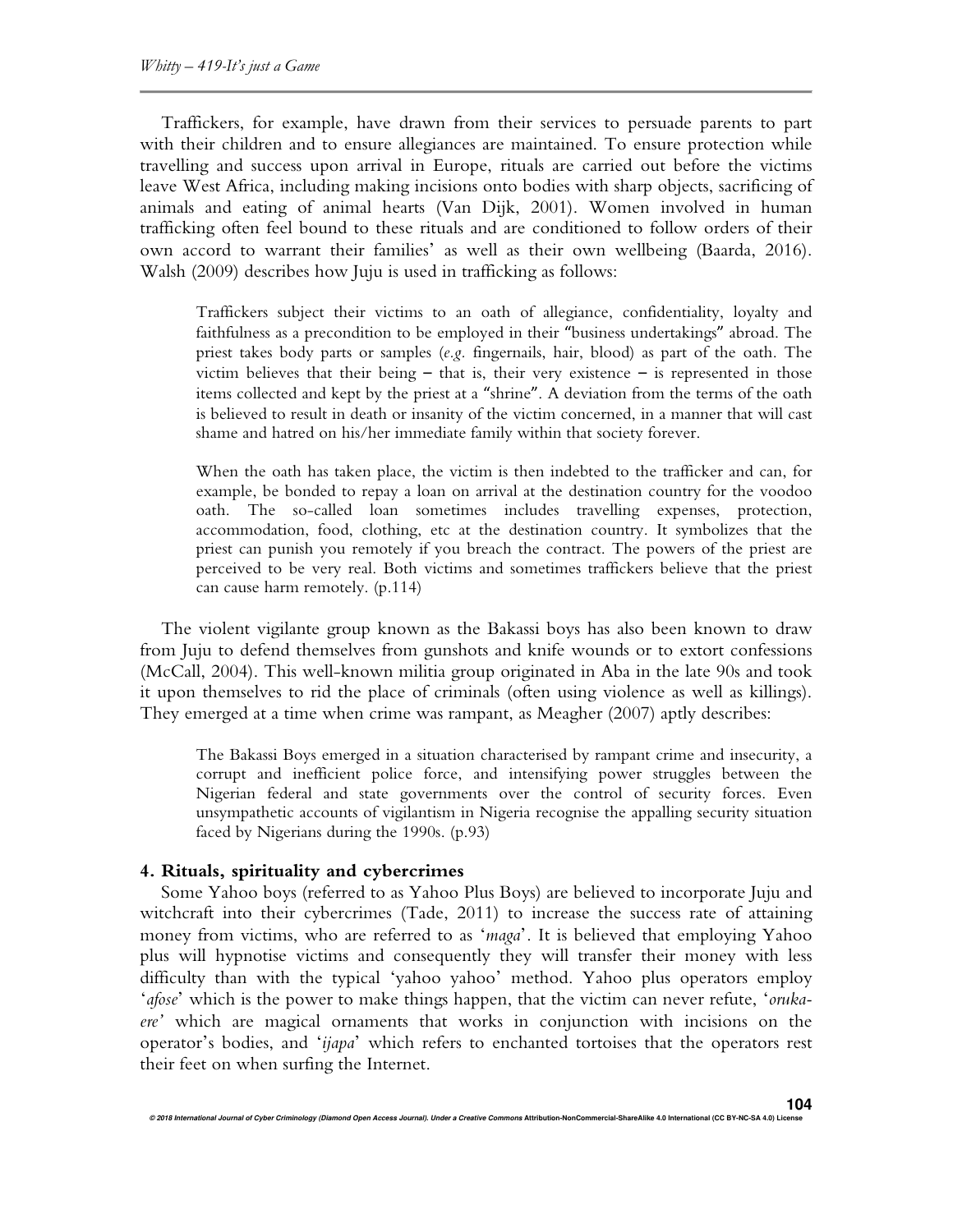

The charms, described above, can be obtained from herbalists, Juju witchdoctors, or a specific Yahoo plus priest. The latter is an individual who holds the belief that God divinely appointed them and fuses fetishism in the criminals' practice. It is believed by criminals that the use of these charms can help ensure greater and quicker success at obtaining money from victims (Tade, 2013). These criminals believe, for instance, that 'afose', cannot be refuted and once incanted the victims will have no choice but to comply. It is believed that the victims will only recover from this spell after complying with the commands of the yahoo plus operator. It is believed by these criminals that 'afose' is a useful incarnation in cybercrime given that it is believed to travel through air to any location, thereby bypassing the obstacle of the victims being abroad.

Yahoo plus can also include female criminals. Tade (2011) summarises how women are often exploited by their boyfriends to assist in these crimes:

Usually, a girlfriend may agree to be part of the fraud with a sworn agreement that they share the proceeds. The agreement is traditionally executed at the shrine. This is because the lady plays a significant role in the final success of any cyber-fraud. In this partnership, the female loses weight when the Internet negotiation begins. She acts as a catalyst in the bewitchment process of the victims. As the deal near success, she loses more weight almost resembling somebody that has contracted AIDS. Ironically, the success is also dependent on her reduced size and the pain she endures. This is the normal cycle until the final payment is made and she regains her normal weight. (p. 701).

It has been argued that Yahoo plus operators believe in the spiritual forces they invoke (Tade, 2011). However, it might be important for researchers to investigate to what extent criminals believe in the power of Juju. The example of the how women are used in the crime given above, suggests that the criminals also employ the *fear of* Juju to employ accomplices to assist in their crimes. This might be akin to how criminals employ the fear of Juju to ensure success of other crimes, such as human trafficking (described earlier in this paper). It also suggests that female cyberfraudsters' pathways into criminality might be quite distinctive when compared with male criminals.

# **5. Rationalisations for Cybercriminal Behaviour**

The paper, thus far, has focused on describing cybercriminals as well as providing reasons why West Africans might move into cybercriminality (e.g., joining a gang, desiring wealth and the social status that accompanies this wealth). Next, this paper examines rationalisations that are possibly unique to West Africans for their cybercrimes; however, it is noted that rationalising is a common defence mechanism employed by criminals to justify their behaviour. These rationalisations are employed in the early stages on cybercriminality as well as to maintain involvement in these types of cybercrimes. Rationalisation, therefore, is an important element in the pathways to criminality of cyberfraud, as explained below.

# *i. Maga – Greedy, stupid Westerns deserves it!*

Maga or Muga is a common term used by Yahoo Boys to refer to someone who is stupid and greedy who has fallen victim to fraud (Tade & Aliya, 2011). Researchers argue that cybercriminals believe that their actions are revenge for being treated badly by foreigners (Argenti, 2007; Künzler, 2006; Longe, Ngwa, Wada, Mbarkia and Kvansny,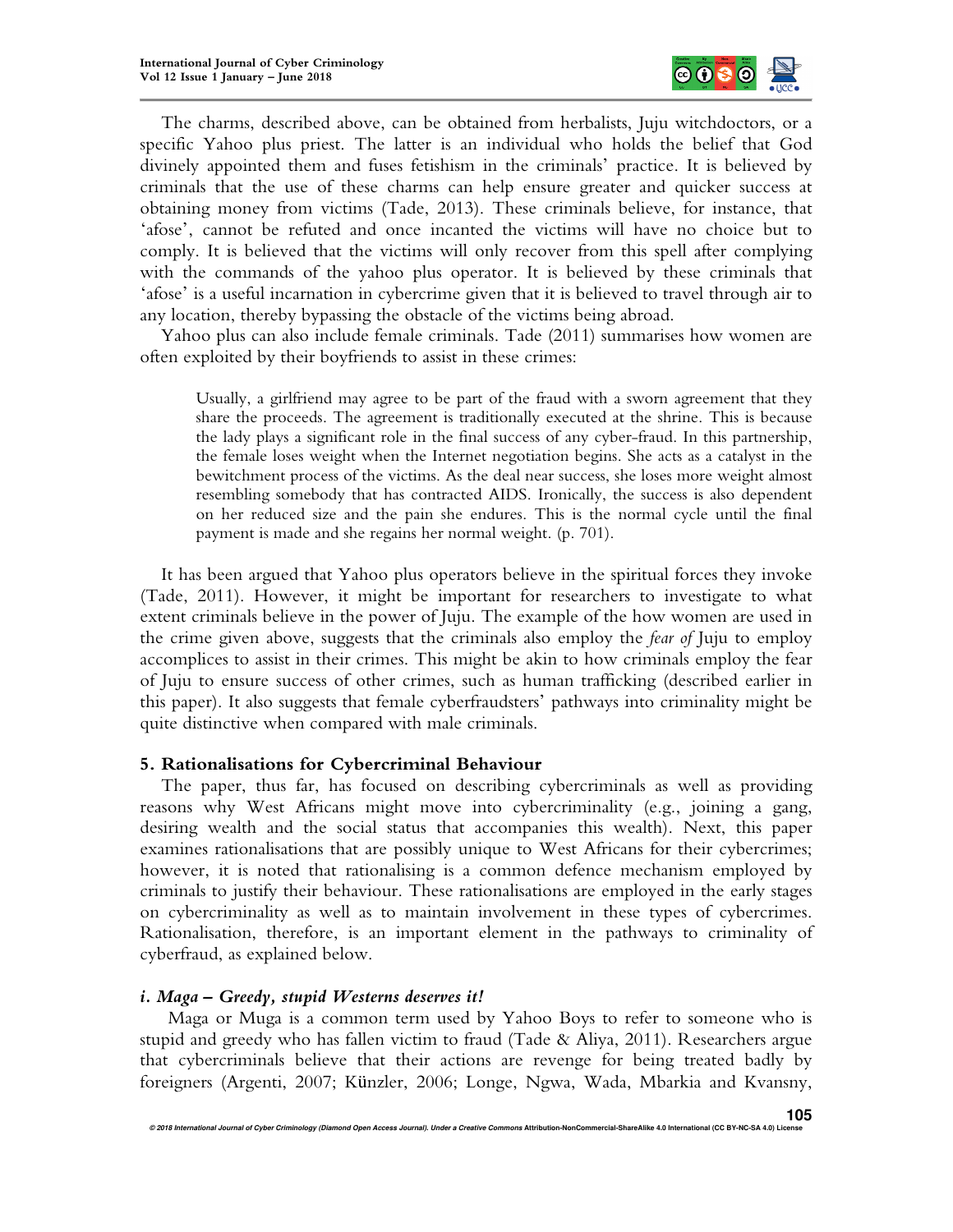2009; Tade, 2013). This perceived injustice against West Africans includes the Transatlantic slave trade to the New World, which involved Portugal, Spain, France and England (Tade, 2013; Rawley & Behrendt, 2005). Criminals are rationalising, therefore, that their criminal acts are morally legitimate. Tade (2013) writes that:

Those involved reported that the 'white' have exploited their fathers to build their countries while impoverishing them. They employ techniques of self-justification by condemning the condemners and describing those being defrauded as equally greedy. (p. 698).

Tade provides an extract from one of his interviews with a cybercriminal to support this view.

This reason is greed. Once a guy could see that his friend is driving expensive cars, he or she could be easily influenced negatively. Again, corruption is the root of all evil acts. The issue of embezzlement is also germane. Monies given out to officials to create infrastructural facilities and even jobs to people are diverted into personal purse. This serves as negative influence on people particularly the youths. However, some believe that it is their forefathers' money that they are collecting back from the white. They believe that their forefathers have been exploited so they must inherit their forefather's wealth. (Yahoo plus/Male/24) (p.698)

The song lyrics quoted early in this paper include this form of rationalisation, overtly stating that it is the Westerns' greed that makes them susceptible to fraud. Frei (2014) contends that the phrase 'chop your dollar' should be understood as a normative expression related to the practices of accumulation and redistribution of wealth. According to Longe et al., (2009) this song suggests that scamming is 'just a game' – rather than a criminal or immoral act.

#### *ii. Clever criminal vs Stupid victim*

Extending on the above rationalisation is the discourse that 'only stupid people fall for scams' and that if the clever fraudster can trick the victim out of their money they deserve to reap this reward (Künzler, 2006).Cybercriminals, arguably, believe that the gullibility of the 'magas' (victims) excuses their own behaviour and the onus should be on the 'magas' to recognise that they are being scammed (Longe et al., 2009). They arguably take pride in their own cleverness and ability to trick victims into sending money (Longe et al., 2009).

We should be mindful, however, that the above rationalisation is of course not unique to West African fraudsters. This view is also commonly shared amongst white-collar criminals (Marks, 2012). Smith (2009) takes this a step further to argue that fraudsters and entrepreneurs both commonly hold the view that they are clever, cunning and daring individuals. Moreover, researchers have found that Westerners often blame the victim (including the victim themselves) for being scammed (Whitty & Buchanan, 2016), suggesting that the portioning of blame to others away from the criminal might not be unique to a West African culture.

**106**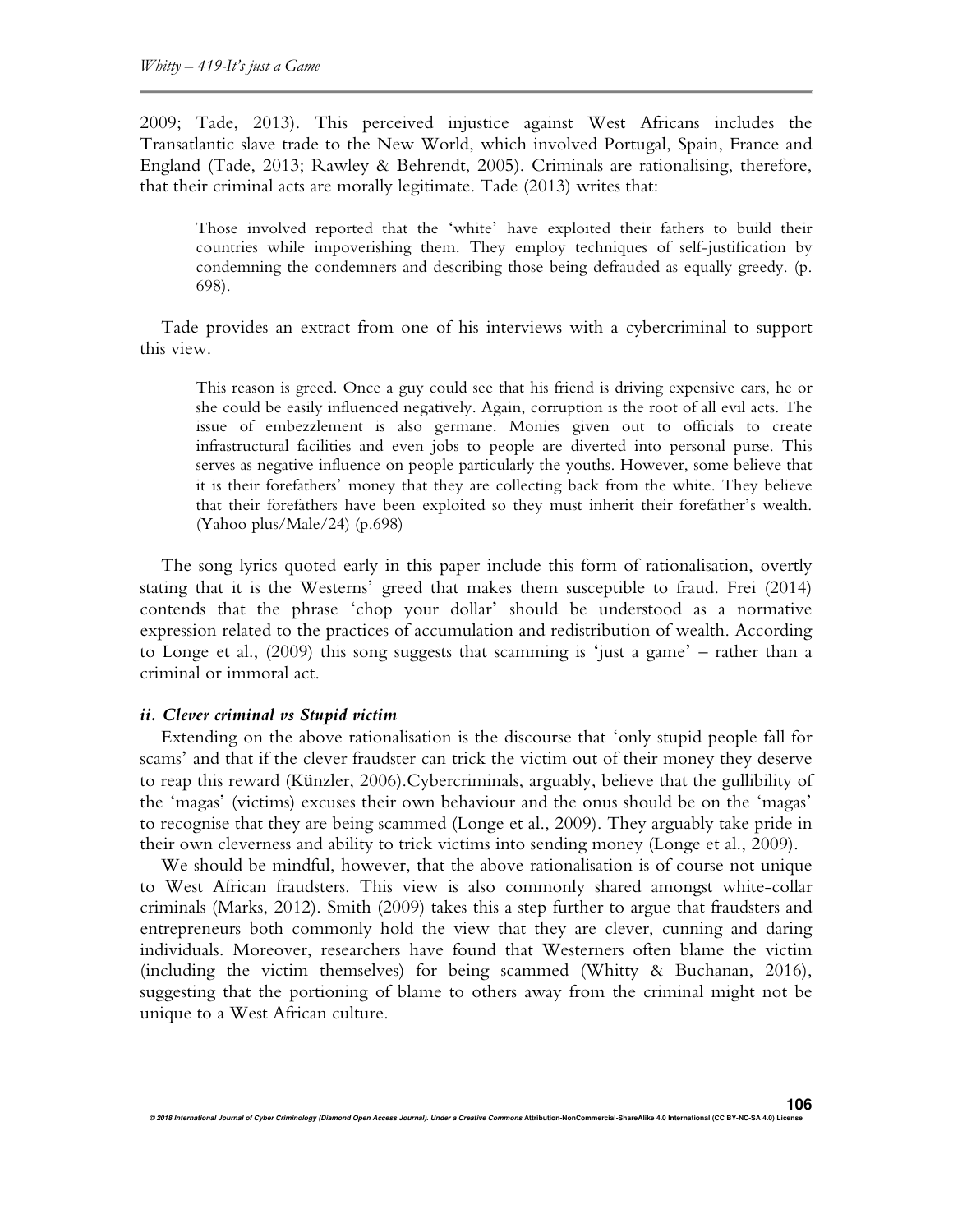

# *iii. Some crimes are worse than others*

Researchers have reported that West Africans perceive physical theft as more serious compared with cybercrimes. Ibrahim (2016) writes:

This socio-cultural 'understanding' could be due to the relative absence of 'real victims' and 'blood and knives' when it comes to cybercrime…Unlike the case of cybercrime, negative societal reactions against terrestrial crime could act as a deterrence mechanism even in the presence of low moral standards. Therefore, it is the society's reactions that define what is a 'crime' in Nigeria. Social reactions inherent in Nigeria, in terms of cybercrime may have knock-on-effects on of cybercrime involvement among the youths. This suggests that morality may be more of an index factor for 'cybercrimes' than terrestrial crimes in the Nigerian context. (p. 6)

The above research is based on 17 parents' views of children's involvement in cybercrime. The small and selective sample makes the findings problematic to generalise and suggests that further empirical research is needed to support this claim. However, even if empirical research supports this claim, again we need to be mindful of research that extends beyond West African culture. For example, much of the literature on white-collar crimes tells a similar story. Levi (1987), for instance, writes in detail about the distinction made in the West regarding crimes that are more concerned about public-order issues, such as street crimes compared with white-collar crime, which is often not perceived as a 'real crime'. Whilst we might question whether West Africans maintain a different 'moral compass' compared to Westerners, research is needed to support such a claim – whilst being mindful of similar discourses in the West.

# **6. Rationalisations vs Excuses**

From a psychodynamic perspective, rationalisations are defence mechanisms to excuse one's behaviour. They assist individuals in coping with behaviour that is socially unacceptable. Research is yet to elucidate whether the excuses discussed here (e.g., that Westerners deserve to have money conned from them) are genuine beliefs or rationalisations or somewhat mixed. Understanding the extent to which criminals genuinely believe these excuses might help in work to deter individuals from engaging in these crimes. Moreover, rationalisations that do not work might also be important to examine. For example, the rationalisations explained above do not explain why Nigerians scam their 'own' people, who share their own race and reside in their own countries.

Researchers have also considered social conditions within West Africa, which might be considered a causal factor when considering cybercrimes. The following section focuses on three of these factors examined in the literature: political and economic climate, poverty and e-waste.

# *a. Political and economic climate*

Rich (2018) argues that the rise of cyberfraud is linked to Nigeria's political and economic climate, especially after its financial crisis in the 1980's. In brief, in the 1970's Nigeria experienced oil wealth bringing in enormous revenue (Künzler, 2006). The discovery of petroleum propelled the economy of Nigeria in the 1950's (Ibrahim, 2016). Instead of careful investment and smart expenditure of funds, this era highlighted failure of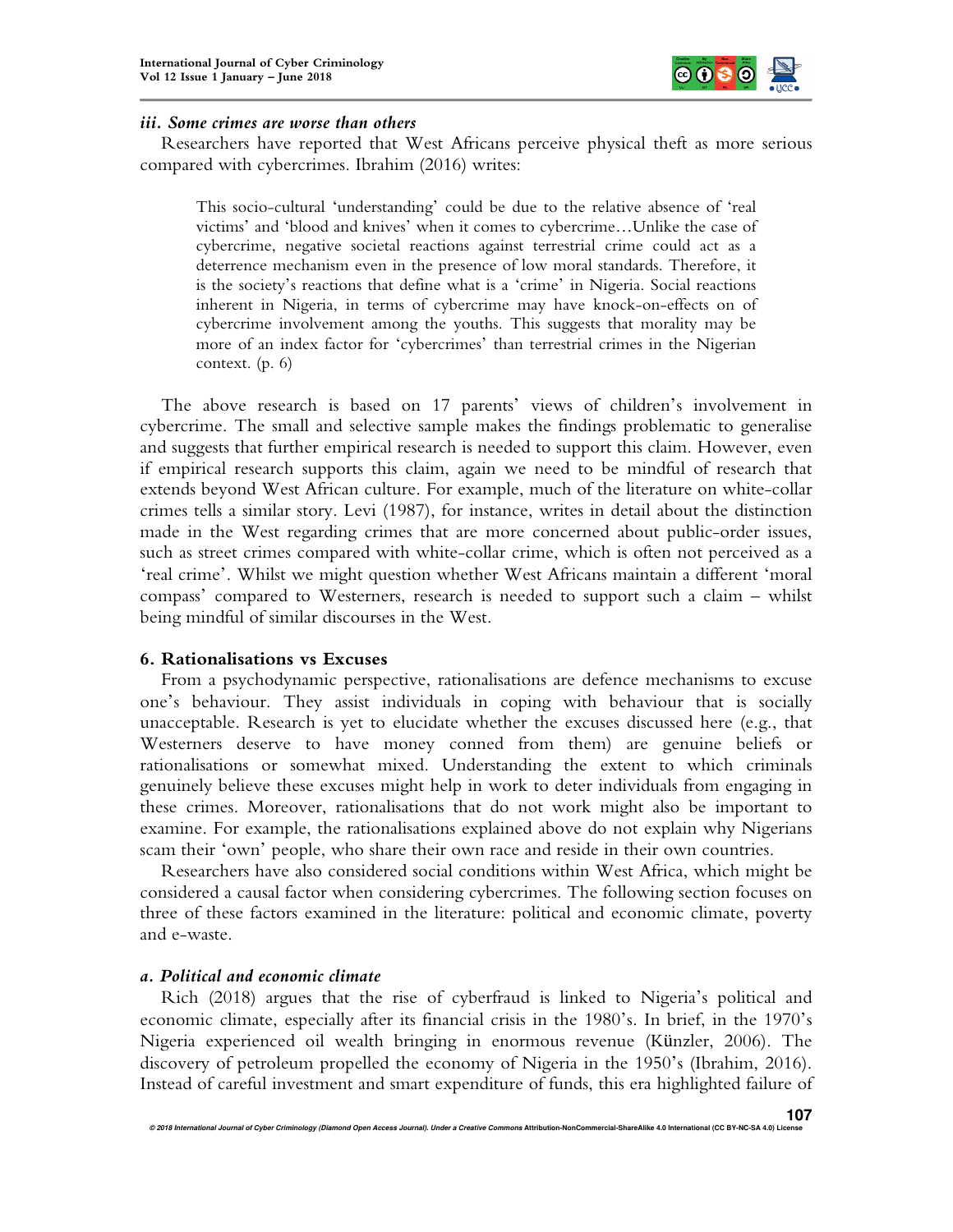political leadership during which Nigeria underwent a quick succession of unstable rulers. Vigilantism, coups and militia contesting state authority was unbridled in the 1960's. Corruption, insurrections and political violence were rife under the rule of President Shagari and his successors. During this time, the emergence of a new group of elites consisting of educated bourgeoisie was evident, exemplifying the rise of the middle and upper classes.

Political assassinations have been a major outcome of political violence since the 1980s (Igbafe & Offiong, 2007). As Igbafe and Offiong (2007) wrote over 10 years ago:

The level of political assassination in Nigeria is a clear manifestation of political vendetta; where peace has given way to violence and assassination has become the norm; where political actors resort to assassination of political opponents all in a bid to attain political power or positions. The spate of political assassinations in Nigeria has reached an alarming stage with a good number of her prominent politicians and citizens alike lost to this hydra-headed monsters. The government of Nigeria is finding it extremely difficult in handling the level of insecurity in the country, which has put the lives of its citizens in danger. Right from 1986 till date, the spate of political assassinations has risen in a geometric progression, thus eroding human values such that violence grew in time. (p.9)

The oil boom of the 1970s ended abruptly in the 1980s (see Turner, 1986). Perhaps, unsurprisingly, the corruption remained and arguably increased. Adogame (2007) reports embezzling funds was commonplace among politicians that further deteriorated the economy. This culture of corruption among authoritative figures of the region practiced by certain politicians gave way to political impunity.

Künzler (2006) maintains that the economic crisis and global capitalism subsequently catalysed Internet scams. Inflation and currency devaluation propelled advance fee frauds where the U.S. currency became an attractive target. Under the regime of General Babangida, 419 frauds flourished in the 1980's. According to Apter (1999), General Babangida supported cyberfraud and accrued profits from the operations. These politicians fostered fraudulent practices and viewed Westerners as a source of attaining financial gains (Adogame, 2007).

It is difficult to make a direct causal link between social circumstances and the rise of cybercrime in Nigeria; however, this might provide some explanation for the rise of crime. A corrupt culture might also have been an enabler of this crime. As reported earlier in this paper, cyberfraudsters have been known to bribe people (banks, security officers, etc.) in order to enact their crimes and given that corruption is rife in countries, like Nigeria, then this makes it a challenge to prevent cybercrimes which are, in part, dependent on those who are easily corrupted.

#### *b. Poverty*

Poverty is believed by some to be a cause of cybercrimes. Ibrahim (2016) contends that the deterioration of the region's economy and the increased number of unemployed graduates has been a catalyst for cybercrimes. Students are skilled to commit these crimes, and if they foresee little opportunity for employment after their studies, might be tempted into acquiring money by employing their skills in illegal activities to gain money.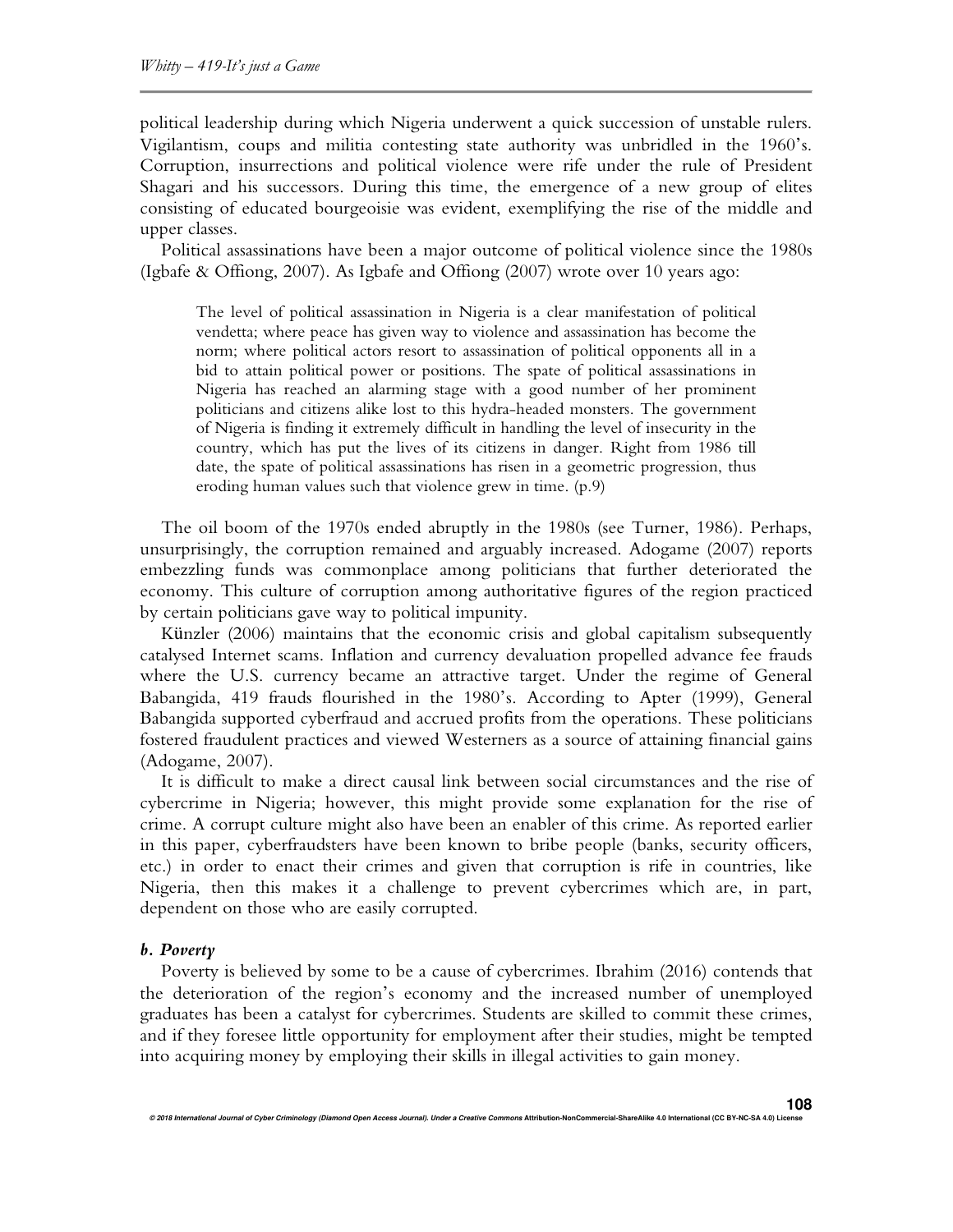

As with other social conditions, it's difficult to attribute poverty as the cause of cybercrime; however, it may well be a contributing factor. Moreover, corruption and poverty make this crime difficult to tackle – as resources and new skills are needed to identify criminals to prosecute. As Hassan, Lass and Makinde (2012) point out:

African countries are bedeviled by various socio-economic problems such as poverty, AIDS, fuel crisis, political and ethnic instability and other related crimes. This limits their strength to effectively combat cyber crime.

## *c. E-waste*

An enabler of cybercrime not always considered is e-waste. As O'Brien (2011) points out in a newspaper article:

CRIMINAL networks are feeding off Australians' lust for new technology by skimming data from computers dumped in Africa and Asia - and using it for blackmail, fraud and identity theft.

They will pay as much as \$200 on the black market for discarded computer hard drives, which they mine for bank details, credit card numbers and account passwords.

Abugri (2011) provides the example of a Ghanaian youth named Eric Agbosu who telephoned the U.S. Republican Congressman Robert Wexler and extorted him out of money, blackmailing him with Wexler's personal and credit information. Agbosu is believed to have retrieved this highly sensitive information by purchasing computer parts from Agbogbloshie's e-waste site.

The problem with e-waste does not need to be purely solved by West Africa. Western countries responsible for sending their e-waste to be recycled might think again where to send it and ensuring that data is properly deleted from computers. When developing an overall framework on strategies to employ to tackle these crimes, considerations of e-waste ought to be considered.

# **Theoretical Framework**

The scholarly literature summarised in this paper points to multiple variables that ought to be considered when developing a framework to explain the pathways to criminality and enablers of cyberfraud conducted by criminals in Nigeria. This body of work suggests there might be some value in understanding cyberfraud criminality within a cultural context. The history of fraud in Nigeria suggests that this is a crime that emerged under specific social circumstances and that over time has potentially penetrated into the Nigeria psyche as a more acceptable crime compared with others. Popular media appears to strengthen this social identity. The song lyrics from an extract from a song quoted below, for example, written by Terry da Rapman (2002, cited in Künzler 2006) suggests that there is a distinct Nigerian identity.

*Hi, I am e ... ehn? I am a ... what? ... I am a Nigerian. Hi, I am a ... who? I am a ... what? I am a Nigerian. (2x) Hi, do u trust Nigerians? Kinda people who are rugged and resilient, shady like Sicilians?*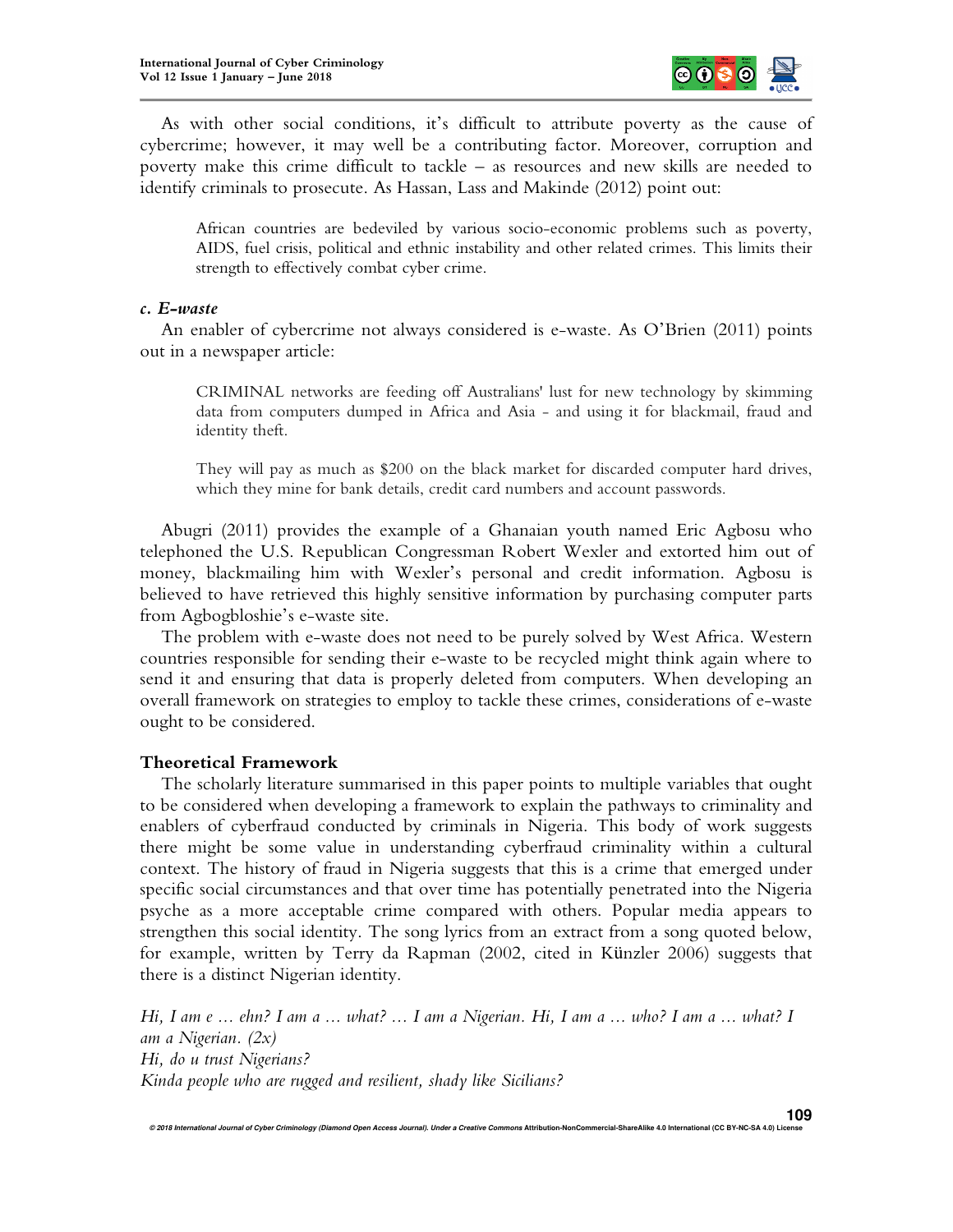*Living' off experience and we crave to shine, 419 state of mind, don't wanna slave for mine. I was born this way, I'm really trying to live straight, but I'm not qualified for a job that pays 10k by the month, so I guess I'm sunk, but I gota feed my trunk. Fighting my depression only when I'm drunk. Since day one I've always been a minority, living in poverty and this close to staging a robbery. Got ticked off, one day I punched my boss in the face, Twisted his arm till he gave me the combinations to the safe. Cuz thanks to him I'm broke, livin' wit no hope. Got bills to pay how am I supposed to cope? If I had a gun I'd robbin' all these rich ni\*\*s, But here I am, unemployed looking like a stick figure…*

The pathways to criminality suggest that there is an easy route into this crime for young people, in particular university students (although much more research is needed to confirm the profile of a cyberfraudster within Nigeria and West Africa as a whole). Gang culture appears to be important to understand with respect to recruitment and enabling this crime. Moreover, spiritually appears to play a role, even if this is simply to enhance the belief that the criminal will be successful at his/her crimes.

It is argued here, however, that a theoretical framework needs to go beyond cultural. Criminal youth gang culture, for example, is not unique to West Africa and whilst there may well be an abundance of cybercriminals within this region, not all fraudsters reside in West Africa. The trivialisation of fraud as a crime is also not unique to Nigeria.

Although the Fraud Triangle is not without criticism (Schuchter & Levi, 2016), it might be a useful lens to help understand why cyberfraud has emerged and continues to be a problem in West Africa. In this theory three factors are present in every instance of occupational fraud: motivation, rationalisation and opportunity. According to the theory, the individual first has a financial problem, which is non-shareable and they become motivated to commit fraud. Second, they perceive an opportunity to commit fraud and have the skills to do so. Third, individuals employ rationalisations to give themselves permission to commit fraud.

Applying the Fraud Triangle to a Nigerian context, the literature summarised in this paper highlights the motivations (e.g., escape from poverty and enjoying a life of high social status), opportunities (e.g., gang cultures which can support and educate young criminals, low cost crime), and rationalisations (e.g., Westerners are greedy and therefore are an acceptable target). The literature summarised suggests that there is easy access into pathways of this form of criminality – suggesting that disruption needs to close down these opportunities. The rationalisations presented in this paper suggest that this crime might be more acceptable in West Africa and that some work needs to go into challenging this discourse. Moreover, if these rationalisations are defence mechanisms, rather than genuine beliefs, then these excuses need to be challenged.

In addition to rationalisations, popular media suggests that Nigerians consider this activity as fun – existing in the realms of play rather than 'real' harm. Contrary to what the Fraud Triangle suggests, however, criminals are not necessarily in a situation where they are experiencing a financial problem which is non-shareable – but rather that this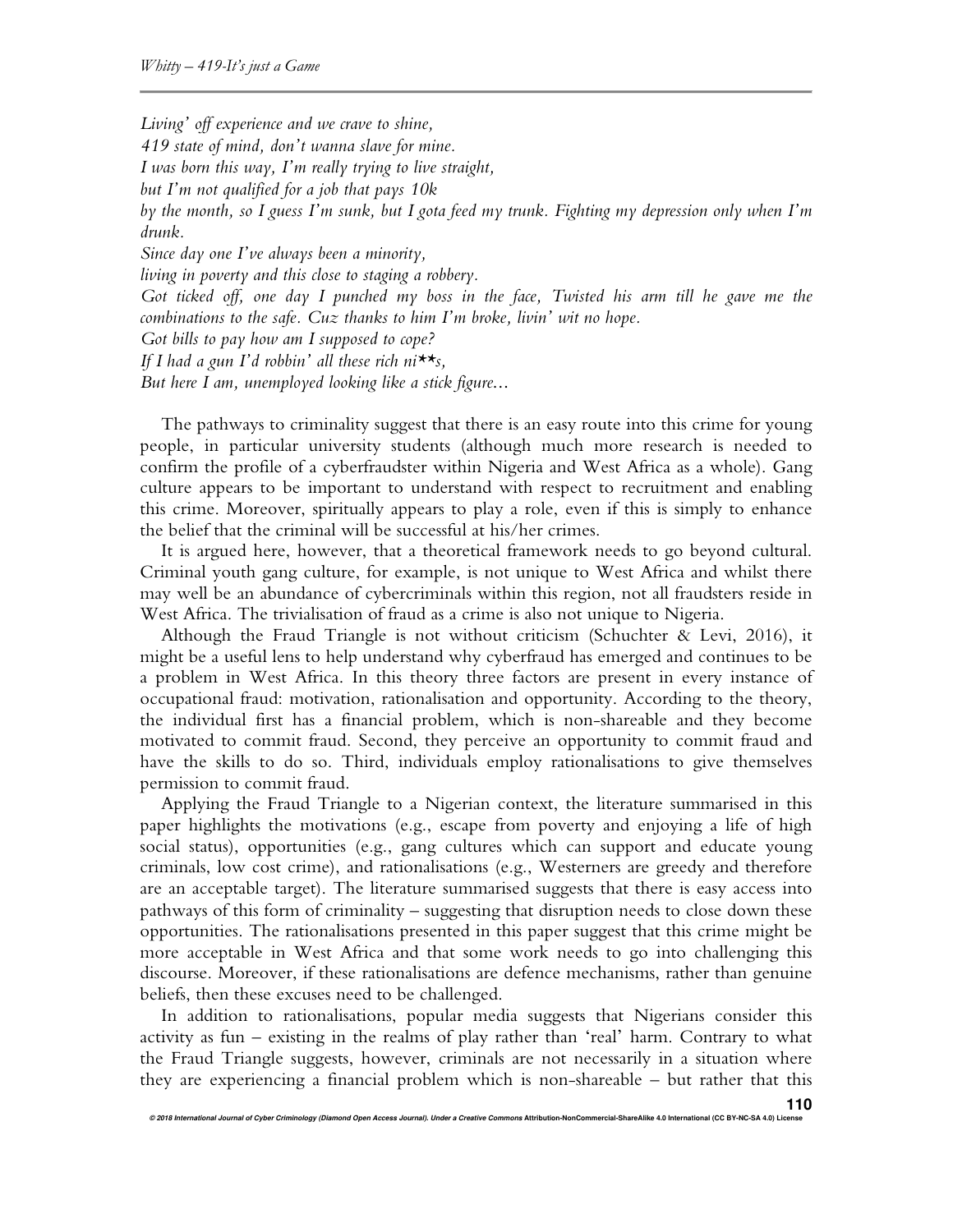

crime is more overt – which might be a contributor to the number of West Africans who move down this pathway of criminality.

# **Conclusion**

In conclusion, although research is beginning to build a picture of the cyberfraudster profile and culture within Nigeria and West Africa as a whole, much more research is required. The emerging research suggests that the cultural context might be critical to understand if successful disruption and prevention programmes are to be developed to reduce the amount of crime that emanates from West Africa. Nonetheless, considerations beyond the culture context should not be disregarded or else we might be at risk of overplaying the West African cultural explanations for cyberfrauds.

# **Acknowledgements**

*This research was funded by the National Cyber Security Centre as part of a group of studies funded in the Research Institute in Science of Cyber Security.* 

# **References**

- Abugri, S. (2011). Ghana: Internet criminals cashing in on e-waste. *New African.* Retrieved from http://www.sydneyabugri.com/Home2/features/217ghana-Internetcriminals- cash-in-on-e-waste-dumping.html.
- Adeniran, A. (2008). The Internet and Emergence of Yahooboys sub-Culture in Nigeria. *International Journal of Cyber Criminology, 2*(2), 368–381.
- Adeola, M. O. (1992). Importance of wild animals and their parts in the culture, religious festivals, and traditional medicine, of Nigeria. *Environmental Conservation, 19*(2), 125- 134.
- Adogame, A. (2007). The 419 code as business unusual: youth and the unfolding of the advance fee fraud online discourse. *International Sociological Association E-bulletin.* Retrieved from http://www.isa-sociology.org/publ/e-bulletin/E-bulletin\_7.pdf.
- Agbiboa, D. E. (2015). Protectors or predators? The embedded problem of police corruption and deviance in Nigeria. *Administration & Society, 47*(3), 244-281.
- Aghatise, E. J. (2006). Cybercrime definition. *Computer Research Centre.* Retrieved from http://www.crime-research.org/articles/joseph06/2.
- Anderson, R., Barton, C., Böhme, R., Clayton, R., van Eeten, M. J. G., Levi, M., Moore, T., & Savage, S. (2013). Measuring the cost of cybercrime. In R. Böhme (Eds.) *The Economics of Information Security and Privacy* (pp. 265-300). Berlin, Germany: Springer-Verlag.
- Aransiola, J., & Asindemade, S. (2011). Understanding Cyber Crime Perpetrators and the Strategies they employ in Nigeria. *Cyberpsychology, Behavior, and Social Networking, 14*(12), 759-63.
- Argenti, N. (2007). *The Intestines of the State. Youth, Violence, and belated Histories in the Cameroon Grassfields*. Chicago: University of Chicago.
- Baarda, C. S. (2016). Human trafficking for sexual exploitation from Nigeria into Western Europe: The role of voodoo rituals in the functioning of a criminal network. *European Journal of Criminology, 13*(2), 257-273.
- Daly, K. (1989). Gender and varieties of white-collar crime. *Criminology, 27*(4), 769-794.

Decker, S. H., & Curry, G. D. (2000). Addressing key features of gang membership: Measuring the involvement of young members. *Journal of Criminal Justice, 28,* 473-482.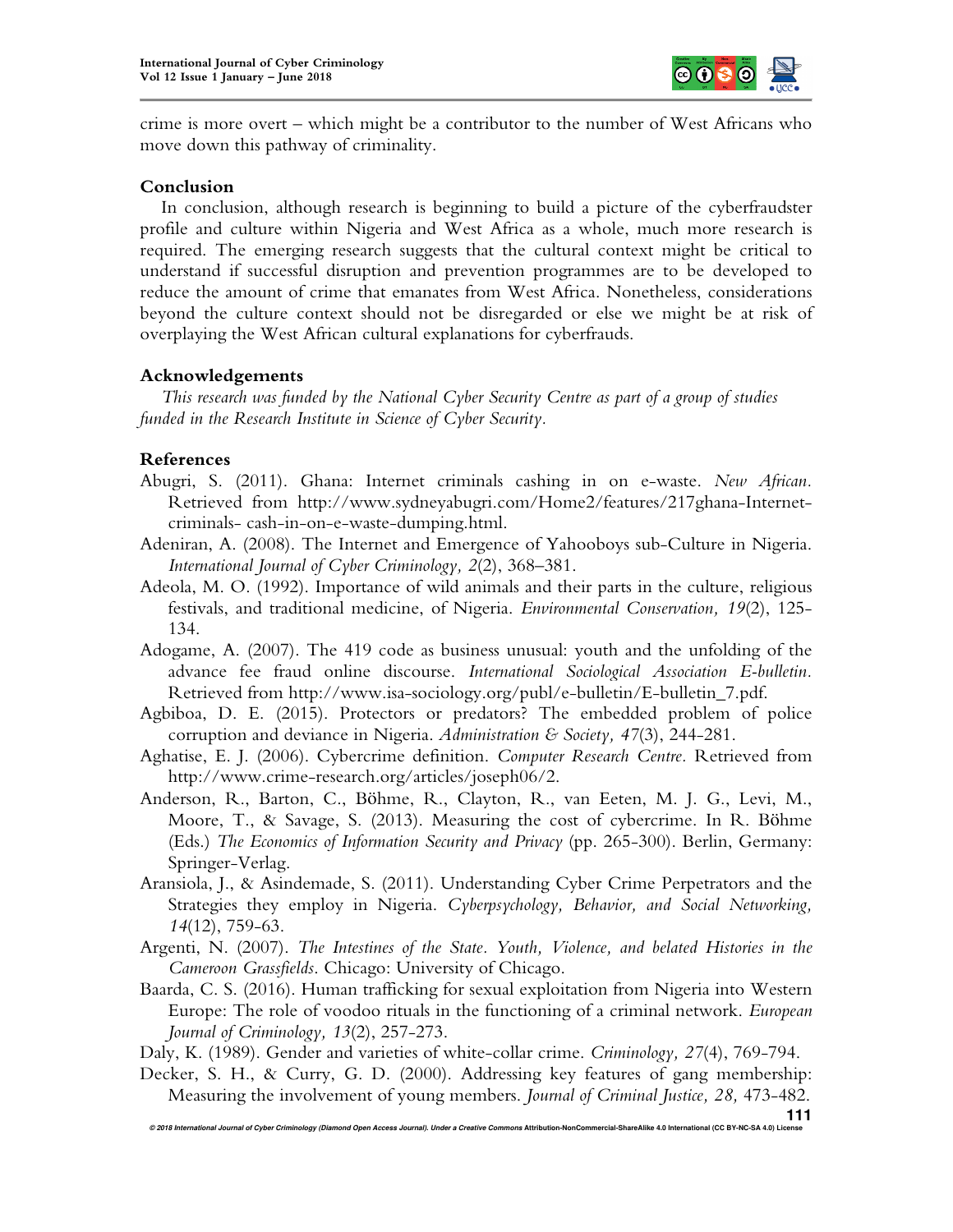- FATF. (2013). *Financial Action Task Force report: Terrorist financing in West Africa.* Retrieved from http://www.fatf.gafi.org/media/fatf/documents/reports/tf-in-west-afriac.pdf.
- Frei, B. (2014). 'I go chop your Dollar': Scamming Practices and Notions of Morality among Youth in Bamenda, Cameroon. In Hahn H. P., Kastner, K. (Eds.), *Urban Life-Worlds in Motion: African Perspectives* (pp. 41-72). North-Rhine Westphalia, Germany: Transcript Verlag.
- Hassan, A. B., Lass. F.D., & Makinde, J. (2012). Cybercrime in Nigeria: Causes, effects and the way out. *Journal of Science and Technology, 2*(7), 626-631.
- Hassan, H. D. (2008). *Islam in Africa* (CRS Report No. RS22873). Retrieved from http://www.law.umaryland.edu/marshall/crsreports/crsdocuments/ RS22873\_05092008.pdf.
- Ibrahim, S. (2016). Social and contextual taxonomy of cybercrime: Socioeconomic theory of Nigerian cybercriminals. *International Journal of Law, Crime and Justice, 47*, 44-57.
- Igbafe, A. A., & Offiong, O. J. (2007). Political assassinations in Nigeria: An exploratory study 1986-2005. *African Journal of Political Science and International Relations, 1*(1), 9-19.
- Ingoldsby, E. M., & Shaw, D. S. (2002). Neighborhood contextual factors and earlystarting antisocial pathways. *Clinical Child and Family Psychology Review, 5*(1), 21-55.
- Kaba, A. J. (2005). Spread of Christianity and Islam in Africa: A Survey and Analysis of the Numbers and Percentages of Christians, Muslims, and Those Who Practice Indigenous Religions. *Western Journal of Black Studies, 29*(2), pp. 561.
- Künzler, D. (2006). *Who wants to be a millionaire? Global capitalism and fraud in Nigeria.*  Retrieved from

https://lettres.unifr.ch/fileadmin/Documentation/Departements/Sciences\_sociales/So ziologie\_\_Sozialpolitik\_und\_Sozialarbeit/Documents/Kuenzler/pdf\_s\_zu\_publikation en/Paper\_Kuenzler.pdf.

- Levi, M. (1987). *Regulating fraud: white-collar crime and the criminal process.* London: Tavistock Publications.
- Longe, O. B., & Chiemeke, S. C. (2008). Cyber crime and criminality in Nigeria What roles are Internet access points playing? *European Journal of Social Sciences, 6*(4), 132- 139.
- Longe, O., Ngwa, O., Wada, F., & Mbarika, V. (2009). Criminal Uses of Information & Communication Technologies in Sub-Saharan Africa: Trends, Concerns and Perspectives. *Journal of Information Technology Impact, 9*(3), 155-172.
- Maibach, E. (1993). Social marketing for the environment: Using information campaigns to promote environmental awareness and behaviour change. *Health promotion International, 8*(3), 209-224.
- Marks, J. T. (2012). A matter of ethics: Understanding the mind of a white-collar criminal. *Financial Executive,* 31-34.
- McCall, J. C. (2004). Juju and Justice at the Movies: Vigilantes in Nigerian Popular Video. *African Studies Review, 47*, 51-67.
- Meagher, K. (2007). Hijacking civil society: The inside story of the Bakassi Boys vigilante group of south-eastern Nigeria. *The Journal of Modern African Studies, 45*(1), 89-115.
- Mockler-Ferryman, A. F. (2012). *Imperial Africa: British West Africa.* Charleston, South Carolina: Nabu Press.
- Nykodym, N., Taylor, R., & Viela, J. (2005). Criminal profiling and insider cyber crime. *Digital Investigation, 2*(4), 261-267.

© 2018 International Journal of Cyber Criminology (Diamond Open Access Journal). Under a Creative Commons Attribution-NonCommercial-ShareAlike 4.0 International (CC BY-NC-SA 4.0) Licens **112**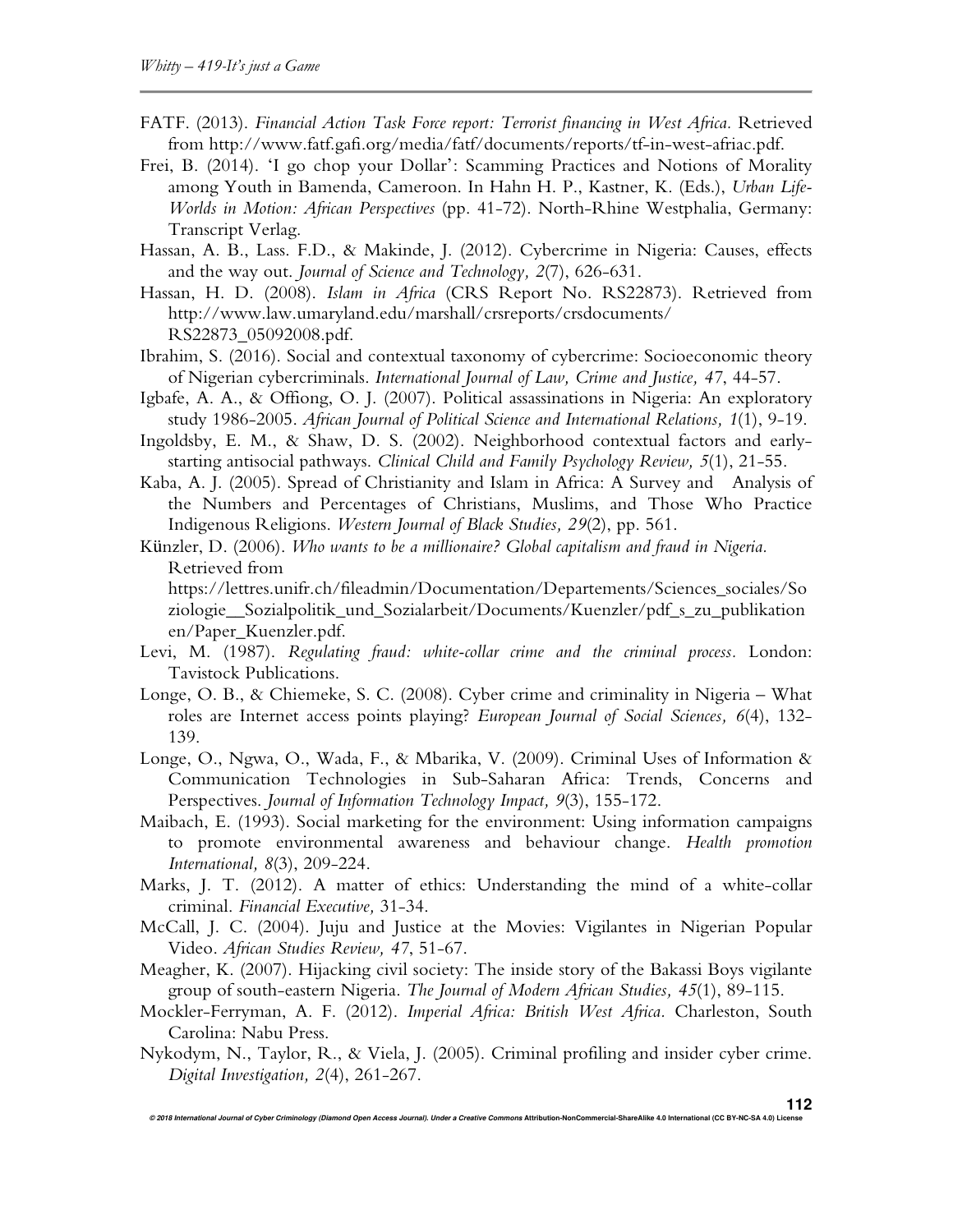

- O'Brien, N. (2011). Dumped computers exploited in overseas fraud. The Sydney Morning Herald, October, 2011. Retrieved from http://www.smh.com.au/technology/security/dumped-computers-exploited-inoverseas-fraud-20111001-1l2rj.html.
- Oduro-Frimpong, J. (2014). Sakawa Rituals and Cyberfraud in Ghanaian Popular Video Movies. *African Studies Review, 57*, 131-14
- Ojedokun, U. A., & Eraye, M. C. (2012). Socioeconomic Lifestyles of the Yahoo-Boys: A Study of Perceptions of University Students in Nigeria. *International Journal of Cyber Criminology, 6*(2), 1001-1013.
- Pyrooz, D. C., Decker, S. H., & Moule, R. K. (2015). Criminal and routine activities in online settings: Gangs, offenders, and the Internet. *Justice Quarterly, 32*(3), 471-499.
- Quarshie, H. O., & Martin-Odoom, A. (2012), Fighting cybercrime in Africa. *Computer Science and Engineering, 2(6), 98-100.*
- Rawley, J. A., & Behrendt, S. D. (2005). *The Transatlantic Slave Trade: A History.* Lincoln, Nebraska: University of Nebraska Press.
- Rich, T. S. (2018). You Can Trust Me: a multimethod analysis of the Nigerian email scam. *Security Journal*, *31*(1), 208-225.
- Schuchter, A. & Levi, M. (2016). The fraud triangle revisited. *Security Journal, 29*(2), 107- 121.
- Shaw, R. (1997). The production of witchcraft/witchcraft as production: Memory, modernity and the slave trade in Sierra Leone. *American Ethnologist, 24*(4), 856-876.
- Smith, R. (2009). Understanding entrepreneurial behaviour in organized criminals. *Journal of Enterprising Communities: People and Places in the Global Economy, 3*(3), 256-268.
- Spergel, I. A. (1990). Youth gangs: Continuity and Change. In M. Tonry & N. Morris, *Crime and Justice: A Review of the Research,* Vol 12. (pp.171-275). Morris. Chicago: University of Chicago Press.
- Street, J. (2003). 'Fight the power': The politics of music and the music of politics. Government and Opposition: *An International Journal of Comparative Politics, 38*(1), 113-130.
- Sweet Lyrics (2017). Nkem Owoh I go chop your dollar Lyrics. Retrieved from http://www.sweetslyrics.com/727896.Nkem%20Owoh%20- %20I%20go%20chop%20your%20dollar.html.
- Tade, O. & Aliyu, I. (2011). Social Organisation of Cybercrime among University Undergraduates in Nigeria. *International Journal of Cyber Criminology 5,* 860-875.
- Tade, O. (2013). A Spiritual Dimension to Cybercrime in Nigeria: the 'yahoo plus' phenomenon. *Human Affairs, 23*(4), 689-705.
- Thornberry, T. P., Krohn, M D., Lizotte, A. J., & Chard-Wierschem, D. (1993). The role of juvenile gangs in facilitating delinquent behavior. *Journal of Research in Crime and Delinquency, 30*(1), 55-87.
- Turner, T. (1986). Oil workers and the oil bust in Nigeria. *Africa Today, 33*(4), 33-50.
- Van Dijk, R. (2001). Voodoo on the Doorstep Young Nigerian Prostitutes and Magic Policing in the Netherlands. *Africa, 71*(4), 558-586.
- Wall, D. S. (2007). *Cybercrime: The transformation of crime in the Information Age.* Cambridge: Polity Press.
- Wall, D. S. (2008). Cybercrime, Media and Insecurity: the shaping of public perceptions of cybercrime. *International Review of Law, Computers and Technology, 22* (1-2), 45-63.